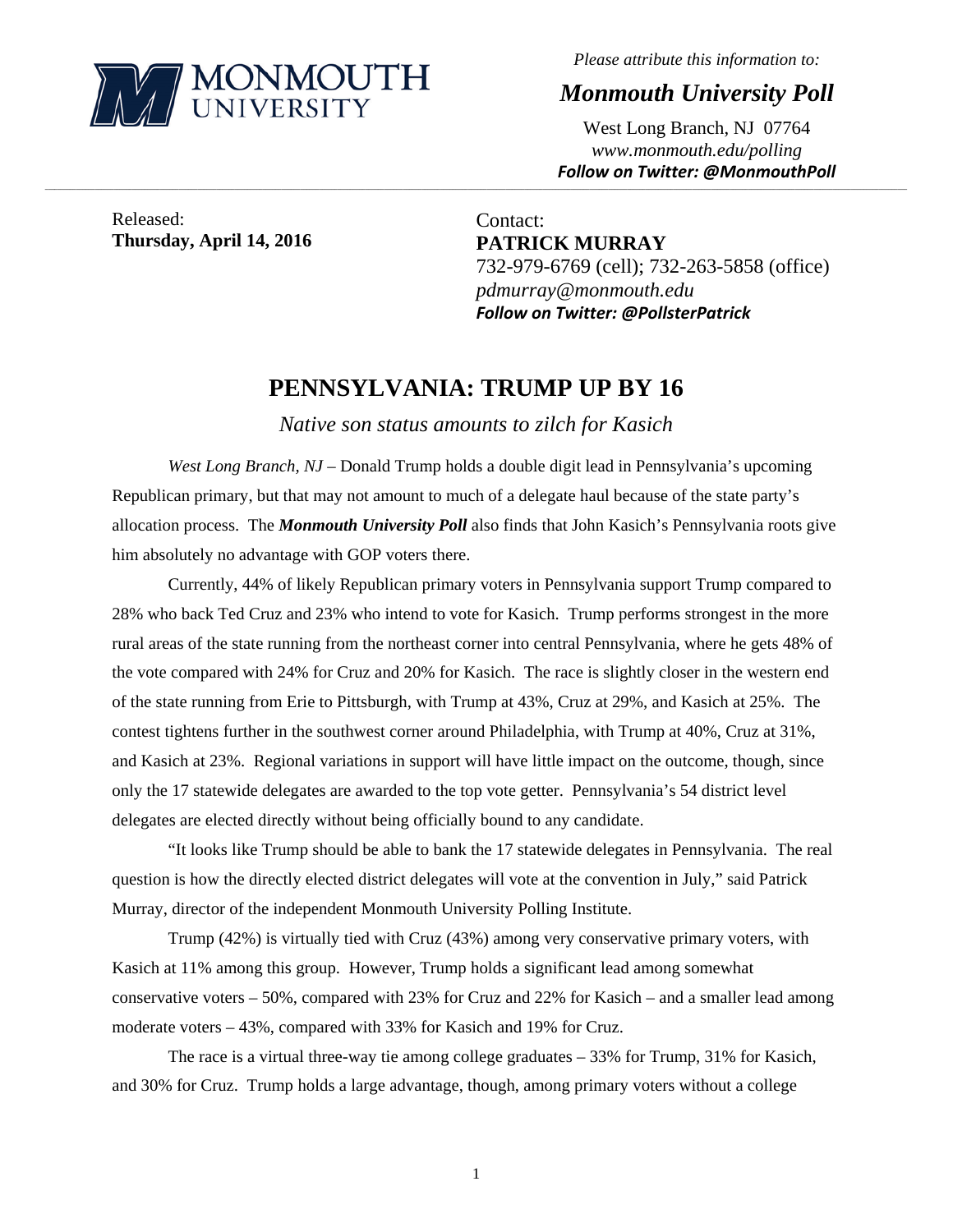degree – 53%, compared with 26% for Cruz and 16% for Kasich. Trump also leads among both men (46% to 32% for Cruz and 17% for Kasich) and women (41% to 29% for Kasich and 23% for Cruz).

The *Monmouth University Poll* also found that Kasich earns no primary voter love for his Pennsylvania roots. Just over half (56%) of likely voters have heard that the Ohio governor was born in the commonwealth. Regardless, fully 95% of the GOP electorate say this fact has no impact on their likelihood to vote for Kasich. Just 3% say it makes them more likely to support him.

Looking ahead to November, 72% of Republican primary voters in Pennsylvania say they would support Trump in a general election against Hillary Clinton, while 9% say they would vote for Clinton and 7% would vote for an independent candidate. If Kasich is the nominee, 75% would support him against Clinton (4%). If Cruz is the nominee, 70% of GOP primary voters say they would commit to backing him over Clinton (8%) in November.

Just over 4-in-10 Republican voters (44%) report they are completely decided on their primary choice, with supporters of Trump (51%), Cruz (45%), and Kasich (43%) showing little variation in their levels of commitment. Another 29% of Pennsylvania Republicans say they have a strong preference but are willing to consider other candidates, 9% have only a slight preference and 16% say they are really undecided even if they lean toward a candidate at this time.

The *Monmouth University Poll* was conducted by telephone from April 10 to 12, 2016 with 303 Pennsylvania voters likely to vote in the Republican presidential primary. This sample has a margin of error of +5.6 percent. The poll was conducted by the Monmouth University Polling Institute in West Long Branch, NJ.

## **DATA TABLES**

*The questions referred to in this release are as follows:*  (\* Some columns may not add to 100% due to rounding.)

1. If the Republican primary election for president was today, would you vote for – [*NAMES*  **WERE ROTATED** 

|                 | April |
|-----------------|-------|
|                 | 2016  |
| Donald Trump    | 44%   |
| <b>Ted Cruz</b> | 28%   |
| John Kasich     | 23%   |
| (VOL) Other     | 0%    |
| (VOL) Undecided | 6%    |
| (n)             | (303) |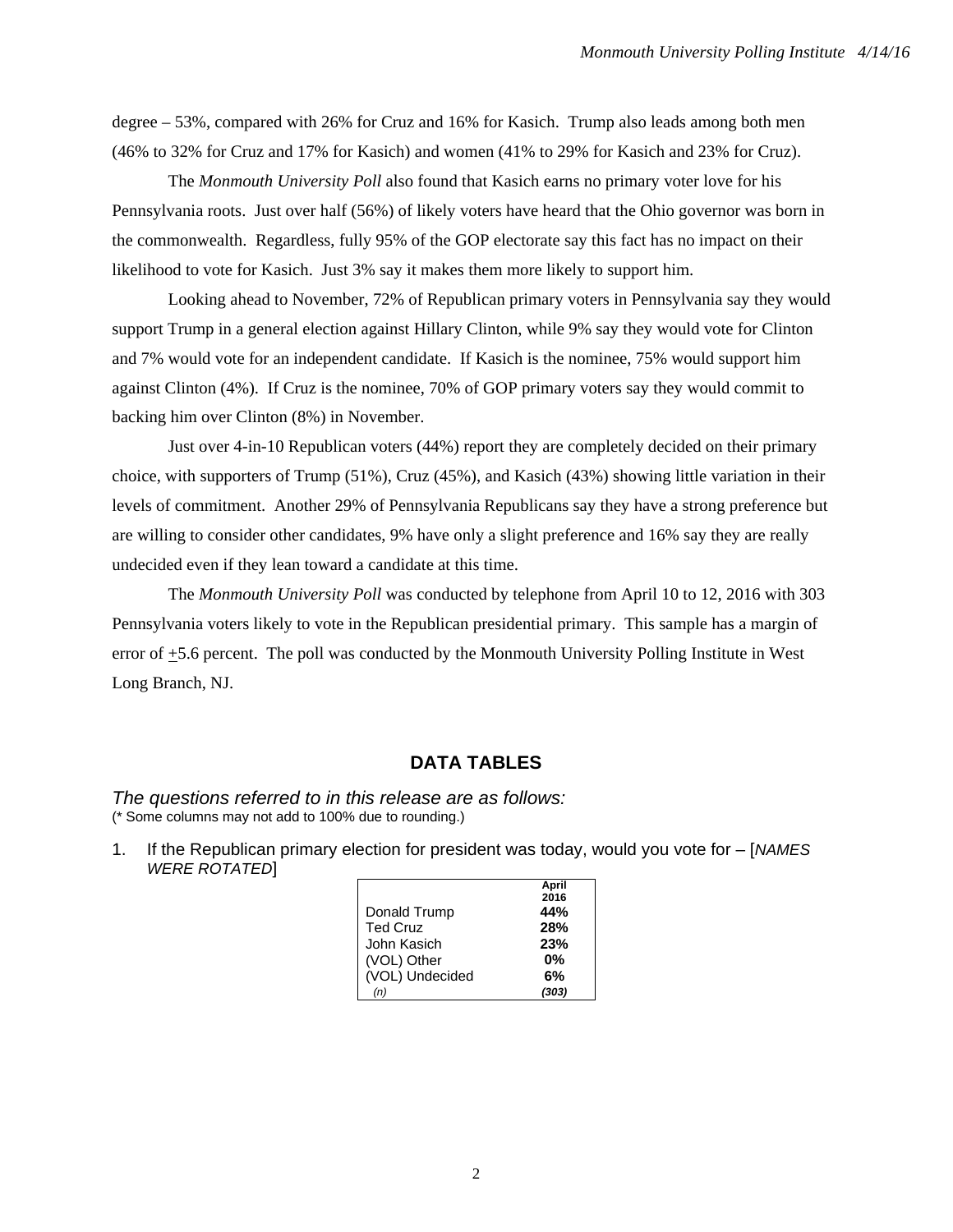2. Which of the following best describes where your decision stands at this moment: I am completely decided on which candidate I will support, I have a strong preference right now but I am willing to consider other candidates, I have a slight preference among a group of candidates I like, or I am really undecided among a number of candidates?

|                    | April |
|--------------------|-------|
|                    | 2016  |
| Already voted      | 1%    |
| Completely decided | 43%   |
| Strong preference  | 29%   |
| Slight preference  | 9%    |
| Undecided          | 16%   |

[*QUESTIONS 3 THROUGH 5 WERE ROTATED*]

3. If Donald Trump became the Republican nominee and Hillary Clinton became the Democratic nominee, who would you vote for in the general election in November – Trump or Clinton or an independent candidate, or would you not vote for president?

|                        | April |  |
|------------------------|-------|--|
|                        | 2016  |  |
| Donald Trump           | 72%   |  |
| <b>Hillary Clinton</b> | 9%    |  |
| Independent candidate  | 7%    |  |
| Would not vote         | 6%    |  |
| (VOL) Undecided        | 5%    |  |

4. If Ted Cruz became the Republican nominee and Hillary Clinton became the Democratic nominee, who would you vote for in the general election in November – Cruz or Clinton or an independent candidate, or would you not vote for president?

|                        | April |
|------------------------|-------|
|                        | 2016  |
| <b>Ted Cruz</b>        | 70%   |
| <b>Hillary Clinton</b> | 8%    |
| Independent candidate  | 11%   |
| Would not vote         | 6%    |
| (VOL) Undecided        | 5%    |

5. If John Kasich became the Republican nominee and Hillary Clinton became the Democratic nominee, who would you vote for in the general election in November – Kasich or Clinton or an independent candidate, or would you not vote for president?

|                        | April |
|------------------------|-------|
|                        | 2016  |
| John Kasich            | 75%   |
| <b>Hillary Clinton</b> | 4%    |
| Independent candidate  | 11%   |
| Would not vote         | 4%    |
| (VOL) Undecided        | 6%    |
|                        |       |

6. Were you aware that John Kasich was born in Pennsylvania, or hadn't you heard this before?

|                  | April |
|------------------|-------|
|                  | 2016  |
| Aware            | 56%   |
| Hadn't heard     | 43%   |
| (VOL) Don't know | 1%    |